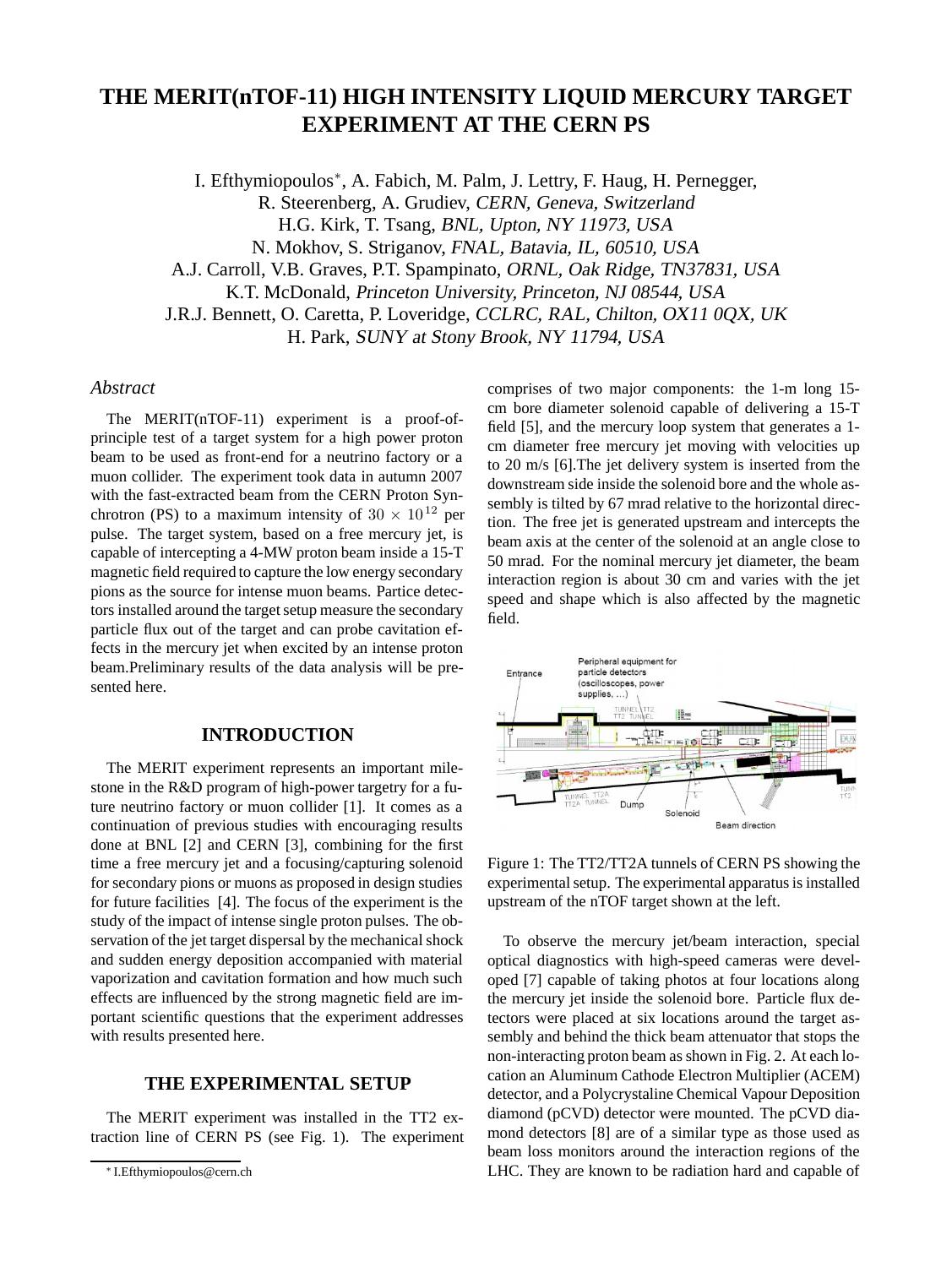

Figure 2: The experimental layout indicating the location of the particle flux detector assemblies.

measuring high particle fluxes such as those expected close to the MERIT target. The ACEM detectors are extensively used as beam loss monitors in the CERN accelerator complex and are also tested to high fluxes [9] similar to those expected at MERIT. They were installed as a backup system having the additional advantage of being able to regulate the output signal by lowering the HV of the photomultiplier. The detector assembly with both the ACEM and pCVD detectors is shown ing Fig. 3.



Figure 3: Photo showing the assembly of one detector.

# **THE EXPERIMENTAL RESULTS**

For the needs of the experiment the last part of the TT2A beam line that normaly delivers beam to the nTOF facility was modified with the magnetic elements reconfigured such to provide a small beam spot at the MERIT target. Beam optics calculations predict beam spot sizes on the

target to be of the order of 12  $mm<sup>2</sup>$  and 6  $mm<sup>2</sup>$  for the 14 GeV/c and 24 GeV/c beams respectively for the maximum beam intensity of  $30 \times 10^{12}$  protons. The resulting energy deposition on the target can reach 160 J/gr matching the value in future neutrino beam facilities. The maximum extracted intensity of  $30 \times 10^{12}$  protons at 24 GeV/c to the MERIT expriment corresponds to a new record for the PS machine.

The MERIT experiment is a single pulse experiment, with the PS beam extracted upon request at variable intensity and timing structure. For most of the pulses the PS machine was configured to harminic 16, i.e. filled with up to 16 bunches spaced at 131 ns while other configurations of harminic 8 and harmonic 4 were used. A special configuration of the PS machine allowed to extract part of the circulating bunches in the PS ring at variable timing after the first extraction within the same or following turns up to a maximum separation of  $1000 \mu s$ . Note that one turn of the PS ring corresponds to  $2.2 \mu s$ . This important feature permitted an examination of the target disruption as a function of the beam structure as shown in Fig. 4.



Figure 4: Target disruption length vs beam intensity for different harmonic configurations of the PS machine.At harmonic-16(8) the bunches have a time separation of 131(262) ns.

The data indicate that the disruption length decreases when the same intensity is delivered by fewer bunches spaced further apart. This and other experimental results reported elsewhere [10] will allow to determine a set of design and beam parameters for accelerator facilities involving high-power target systems.

Fig. 5 shows the linearity of the pCVD diamond detectors signal with increased beam intensity in the target for different settings of the solenoid magnet. The detector signals were directly, without additional signal amplification, connected to a fast sampling digital oscilloscopes synchronized with the beam timing. The detector response time is in order of nano-seconds, which allows a clear separation of individual beam bunches separated by 131 ns. According to simulations for the detectors the charged particle flux can reach up to  $5 \times 10^7$  particles/cm <sup>2</sup>/bunch which creates